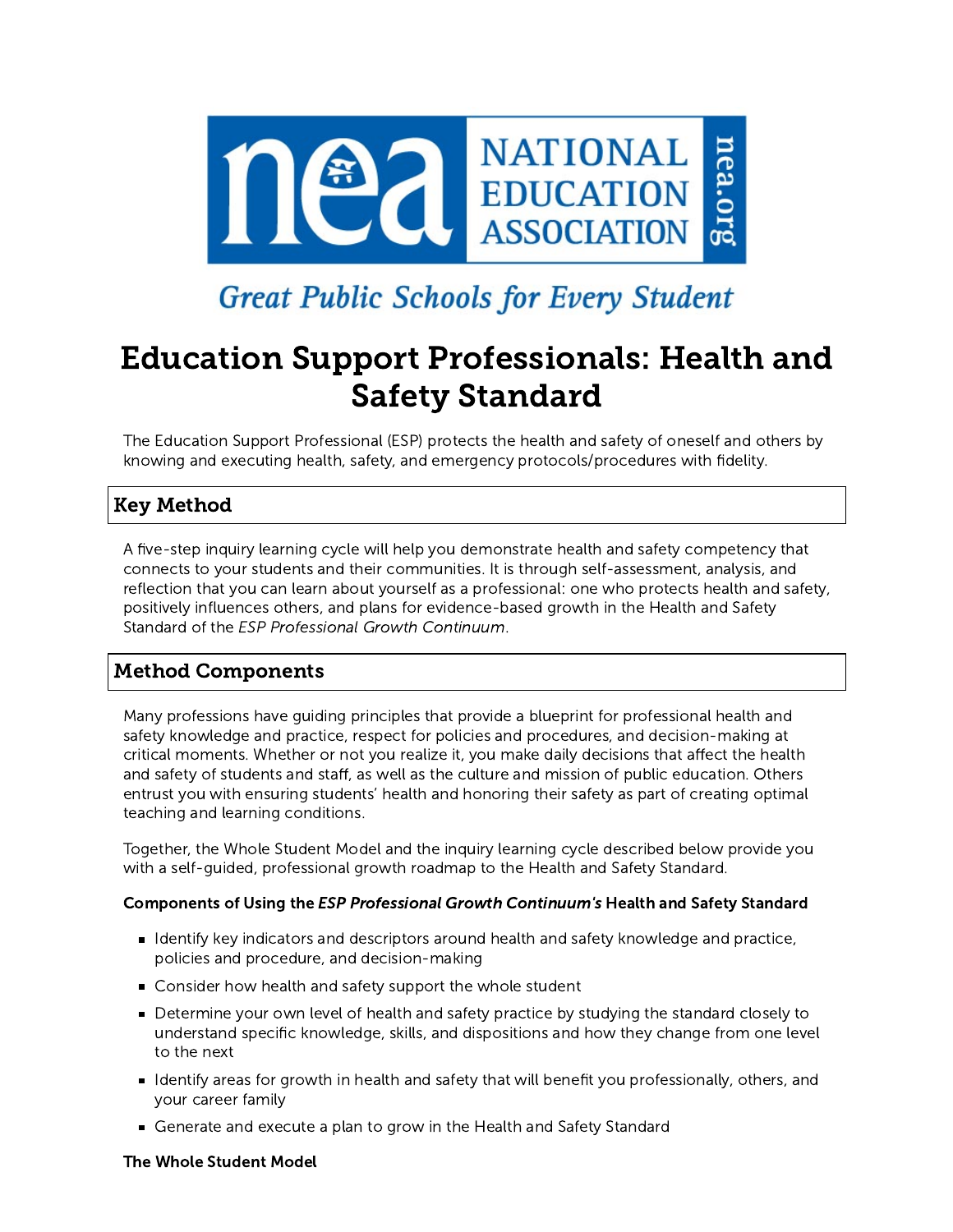The five tenets of the Whole Student Model parallel Maslow's hierarchy of needs by describing the relationship between the well-being of students and their readiness to learn. Students cannot learn unless they are first healthy and safe, and they are more likely to learn if educators engage, support, and challenge them. The tenets should guide and inform your health and safety practices.

#### The Inquiry Learning Cycle (Your Learning Journey)

Graphic of an Inquiry-Based Learning Cycle:



#### Know the Health and Safety Standard

- The indicators and descriptors of the standard detail what you should know and be able to do regarding health and safety in your career family role.
- Study the standard (see the Professional Growth Planning Tool or PGC Self-Assessment in Resources). Own the knowledge, skills, and dispositions that characterize your cultural competence, that of those around you, and for others within your career family.

#### Know Yourself

- Knowing where you currently fall on the professional growth continuum and being able to describe your practice around health and safety is a critical first step to intentional growth in the standard.
- Knowing the students you serve and their needs will ground your work in the importance of the Health and Safety Standard.
- You also need to understand why you do what you do and what the needs are behind the decisions you make.

#### Set a Growth Goal

- Setting goals that are rooted in the details of the Health and Safety Standard will guide you to maximize your potential to help the whole student.
- **Comparing what you know about health and safety with what you know about yourself and** the needs of your students around this standard will help you develop a professional vision that serves your passion and your students.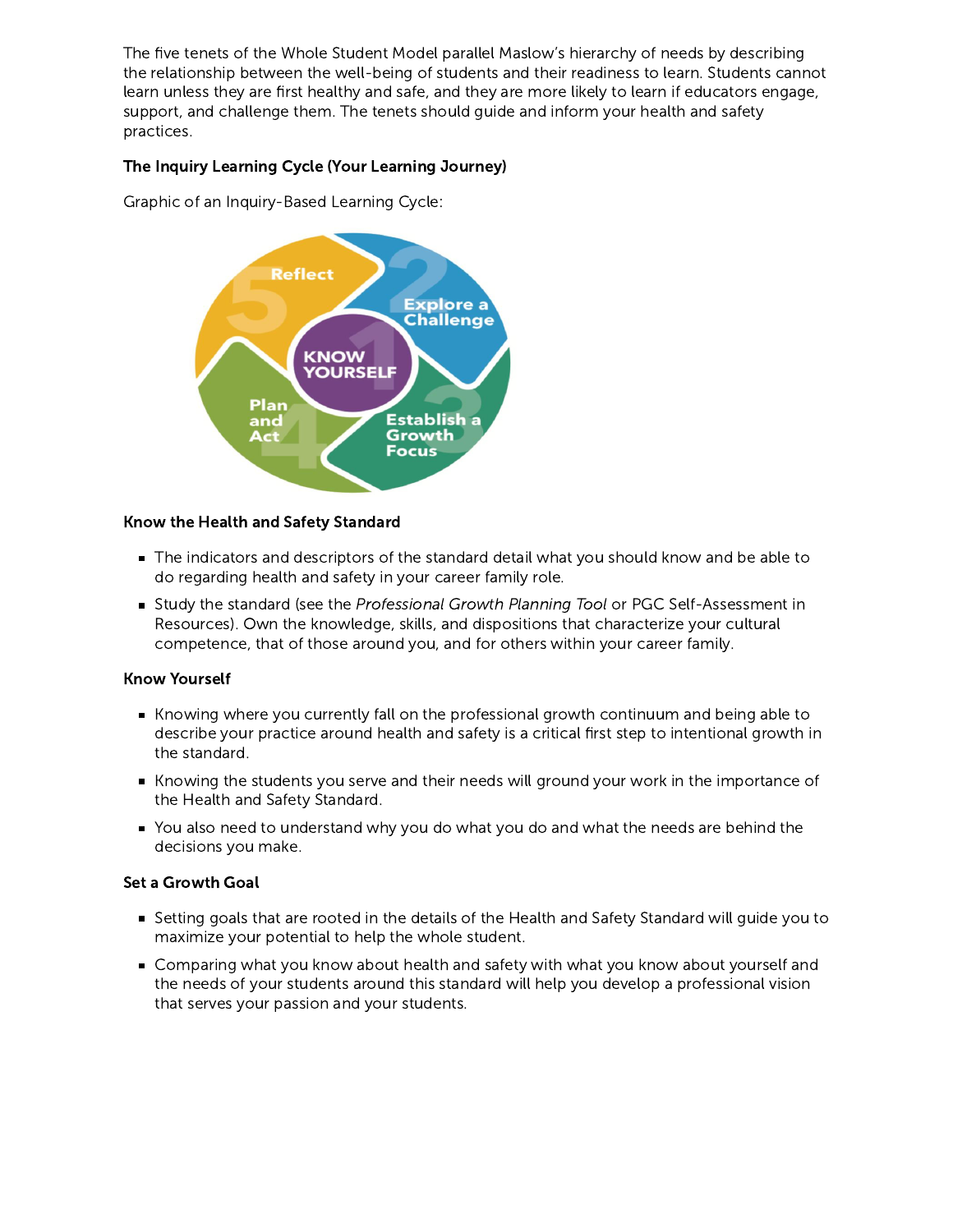

See the link for more detail:

[https://docs.google.com/presentation/d/1oUQX2OIOp0eElqt1pfUKA3Qxp2zSolWlKzgOS1dei48/edit?](https://docs.google.com/presentation/d/1oUQX2OIOp0eElqt1pfUKA3Qxp2zSolWlKzgOS1dei48/edit?usp=sharing) usp=sharing

The Why (your passion or purpose)  $\Leftrightarrow$  The What (the standard's continuum) The How (inquiry cycle - building your knowledge)  $\mathbf{r}$ **Whole Student**  $\ddot{}$ You Role Model (RM)/Leader (L)/Mentor (M)

#### Follow Your Health and Safety Growth Plan

- Designing and implementing a health and safety growth plan will help you gain the knowledge, skills, and dispositions you need to develop and strengthen your professional practice. When designing your plan, make sure to include the following to ensure your plan moves you forward:
	- Steps you will take
	- Resources you will tap (what does your association offer?)
	- Timelines you will meet
	- Milestones or check-ins on your progress

#### Reflect

Reflecting on what you have learned about yourself, the Whole Student Model, and the Health and Safety Standard will cement your learning. In turn, what you notice through reflection will help you make plans for continued growth. Reflection is both the final step in the inquiry learning cycle and micro-credential submission as well as a habit of continuous improvement.

## Supporting Research

Armstrong, Patricia. (2018). Bloom's Taxonomy. Nashville, TN: Vanderbilt University. <https://cft.vanderbilt.edu/guides-sub-pages/blooms-taxonomy/>

Darling-Hammond, L., Hyler, M. E., Gardner, M. (2017). Effective Teacher Professional Development (research brief). Palo Alto, CA: Learning Policy Institute. <https://learningpolicyinstitute.org/product/effective-teacher-professional-development-brief>

Hodges, T., Clifton, D. (2004). Strengths-Based Development in Practice. Omaha, NE. The Gallup Organization.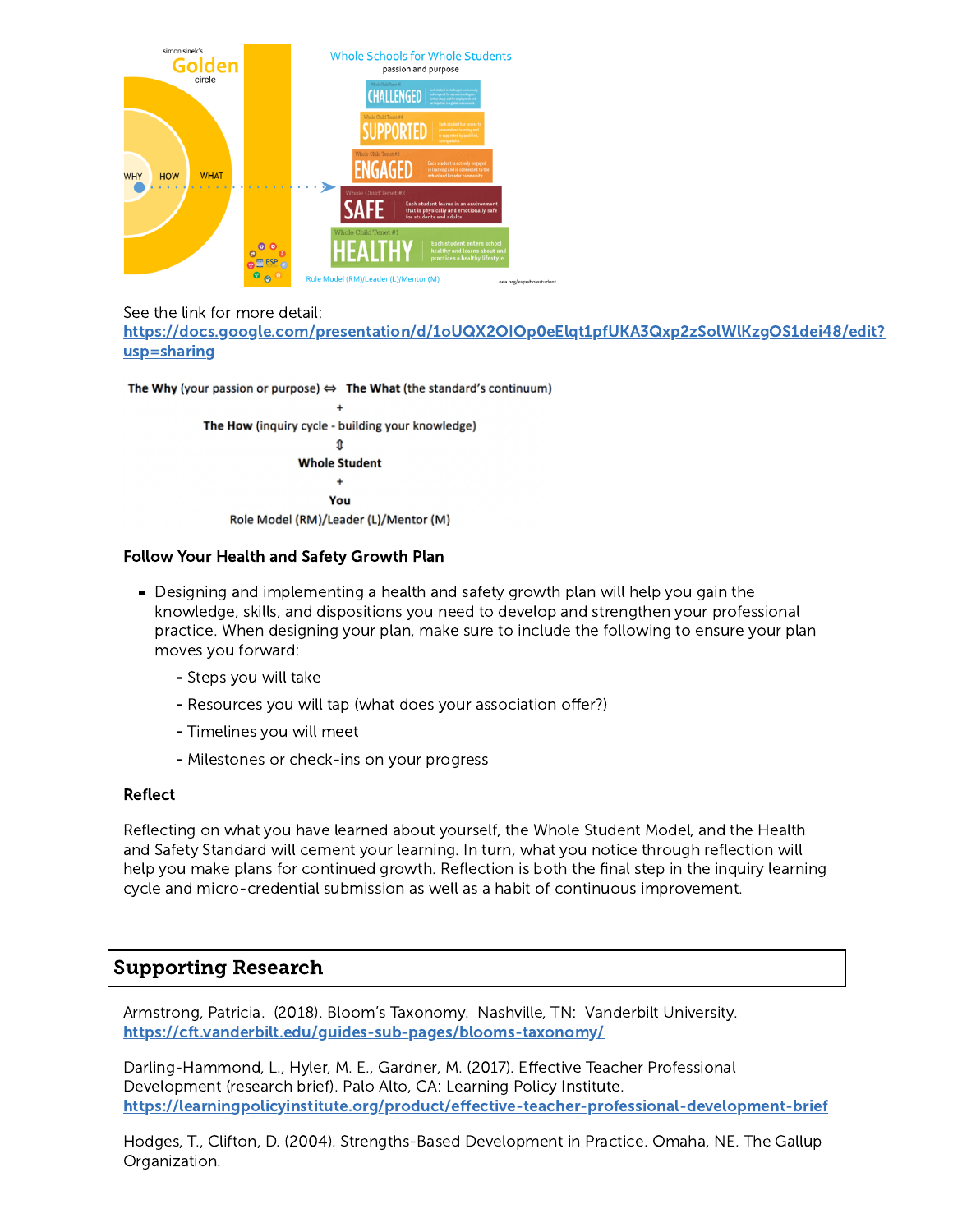<https://www.weber.edu/WSUImages/leadership/docs/sq/development-in-practice.pdf>

Whole School, Whole Community, Whole Child: A Collaborative Approach to Learning and Health. (2014). Alexandria, VA: ASCD. [http://www.ascd.org/ASCD/pdf/siteASCD/publications/wholechild/wscc-a-collaborative](http://www.ascd.org/ASCD/pdf/siteASCD/publications/wholechild/wscc-a-collaborative-approach.pdf)approach.pdf

## Resources

Education Support Professionals: Professional Growth Continuum (PGC) <https://www.nea.org/professional-excellence/professional-learning/esps/continuum>

PGC - Professional Growth Planning Tool [https://docs.google.com/document/d/1nYaaOCHtiQiy8\\_ehCjX6iyblY3zeX7torlm00gKJevw/edit?](https://docs.google.com/document/d/1nYaaOCHtiQiy8_ehCjX6iyblY3zeX7torlm00gKJevw/edit?usp=sharing) usp=sharing

Professional Growth Continuum (PGC) Self-Assessment <https://www.nea.org/sites/default/files/2020-06/ESP-PGC-Assessment-Guide.pdf>

Simon Sinek - Start With Why - TED Talk <https://www.youtube.com/watch?v=IPYeCltXpxw>

Know Your Why | Michael Jr. -YouTube <https://www.youtube.com/watch?v=1ytFB8TrkTo>

Blog Post - Improving Schools: Why Do You Do What You Do? <http://inservice.ascd.org/improving-schools-why-do-you-do-what-you-do/>

ESP: Meeting the Needs of the Whole Student [https://www.nea.org/sites/default/files/2020-07/Education%20Support%20Professionals-](https://www.nea.org/sites/default/files/2020-07/Education%20Support%20Professionals-Meeting%20the%20Needs%20of%20the%20Whole%20Student.pdf)Meeting%20the%20Needs%20of%20the%20Whole%20Student.pdf

ESP Quality's PowerPoint on Maslow's Hierarchy of Needs and the Whole Child [https://docs.google.com/presentation/d/1M7X0kflJHOzvq\\_PhG0BM0Ja2VEwdGTKk6thGB9kqxm8/edit?](https://docs.google.com/presentation/d/1M7X0kflJHOzvq_PhG0BM0Ja2VEwdGTKk6thGB9kqxm8/edit?usp=sharing) usp=sharing

Self-Reflection and Professional Growth Planning [https://education.ky.gov/teachers/PGES/TPGES/Pages/TPGES-Self-Reflection-and-](https://education.ky.gov/teachers/PGES/TPGES/Pages/TPGES-Self-Reflection-and-Professional-Growth-Planning.aspx)Professional-Growth-Planning.aspx

## Submission Guidelines & Evaluation Criteria

To earn the micro-credential, you must receive a passing score in Parts 1 and 3 and receive a proficient score for all components in Part 2.

### Part 1. Overview Questions

250 - 350 words

Please answer the following contextual questions to help our reviewer understand your current situation. Do not include any information that will make you or others identifiable.

1. List your ESP career family, specific position, and number of years working in education. 2. Describe your school/work site's level (healthy, safe, engaged, supported, or challenged) of meeting the needs of the whole student. Explain your choice with the type of specific detail found in the diagram.

**Passing:** Responses completely answer each question and include specific examples that clearly illustrate intentional use of the standard and the Whole Student Model. Writing is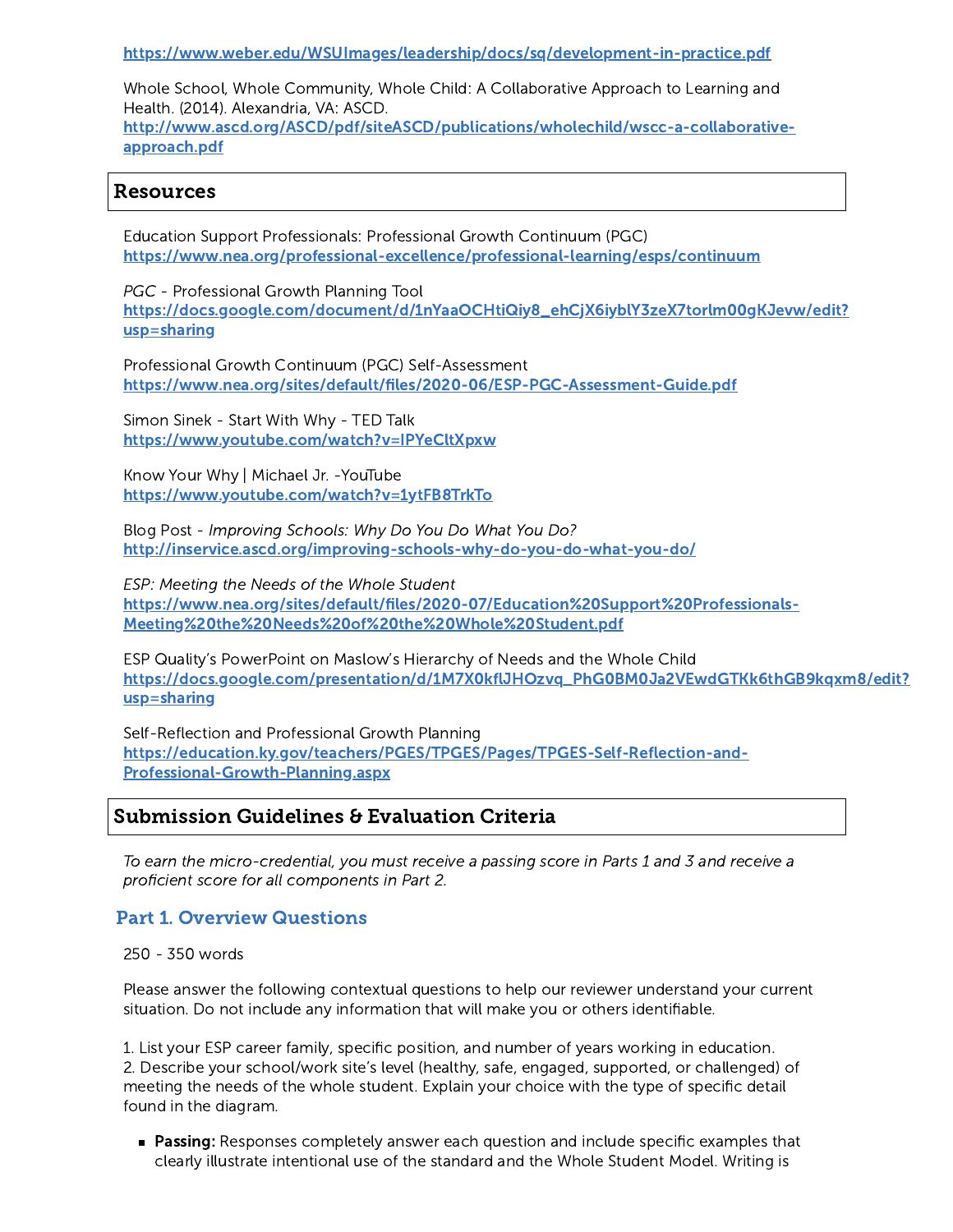organized and easy to understand.

## Part 2. Work Examples / Artifacts

To earn this micro-credential, please submit the following **three artifacts** as evidence of your learning. Please do not include any information that will make you or your students identifiable to your reviewers. You will need to use the Inquiry Learning Cycle and the PGC - Professional Growth Planning Tool or PGC Self-Assessment (both in the Resources section) to complete the evidence listed below.

#### Artifact 1: Professional Vision Statement

(250-350 words)

Using specific details from both the Whole Student Model and the Health and Safety Standard (see Resources) create a professional vision statement that makes a case for pursuing growth in this standard. Make sure your statement includes all of the following:

- Why you do the work of an ESP
- Why you want to grow in this standard and what specifically is in the standard that ignites passion for your work (see indicators – knowledge, skills, and dispositions)
- How the inquiry learning cycle will support meeting your goals

#### Artifact 2: Professional Growth Plan

Create and execute a professional growth plan template (you may use one of the two templates in Resources or create your own) that helps you learn about yourself and the standard. Include each of the following steps:

- Analyze and dissect the Health and Safety Standard
- I dentify your level of practice in the standard as you start your growth plan
- **Establish growth goals** 
	- Identify growth goals (aligned to the indicators)
	- Identify any professional role aspirations: Role Model (RM), Mentor (M), or Leader (L)
- Describe how your growth action steps contribute to the learning environment

#### Artifact 3: Completed Incident Report or Other Documentation

Provide a completed incident report or other documentation (review the descriptors for your career family to identify possible examples) from your daily work that demonstrates health and safety knowledge, proper implementation of rules/policies/procedures, and/or decision-making in support of the health and safety of students, staff, and/or community.

null **Proficient** Basic **Developing**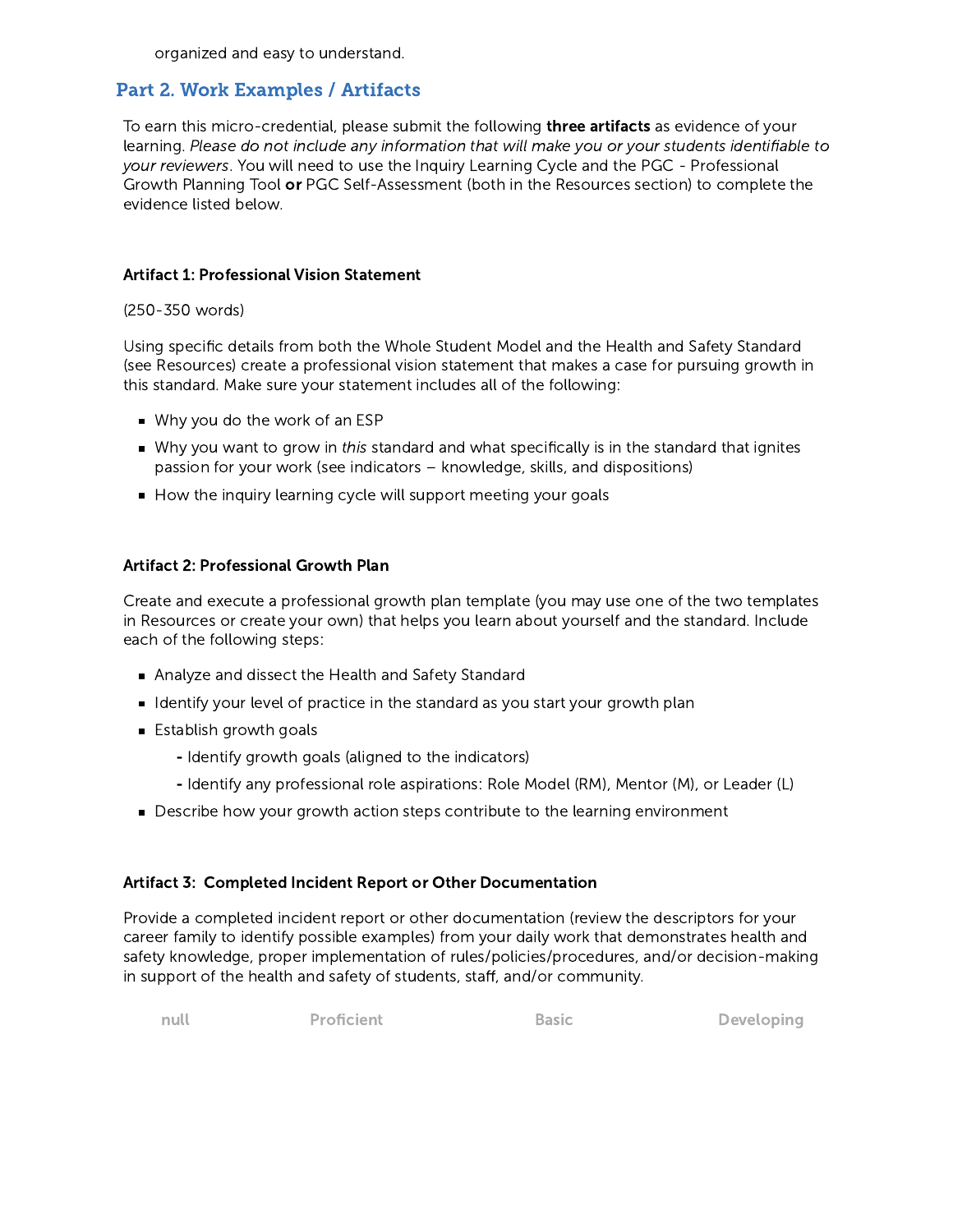null **Proficient** Basic **Developing** 

Artifact 1: Professional Vision Statement

Clearly defines a professional vision around the Whole Student Model and the Health and Safety Standard that includes why growth in health and safety is desired

Includes specific details demonstrating understanding of the "what" (the standard's indicators and descriptors)

Explains how the inquiry cycle will guide professional growth

Generally defines a professional vision around the Whole Student Model and the Health and Safety Standard but is unclear on why growth in health and safety is desired

Lacks specific details demonstrating understanding of the "what" (the standard's indicators and descriptors)

Is unclear about how the inquiry cycle will guide professional growth

Does not define a professional vision around the Whole Student Model and the Health and Safety Standard or explain why growth in health and safety is desired

No specific details demonstrating understanding of the "what" (the standard's indicators and descriptors) are included

Does not address how the inquiry cycle will guide professional growth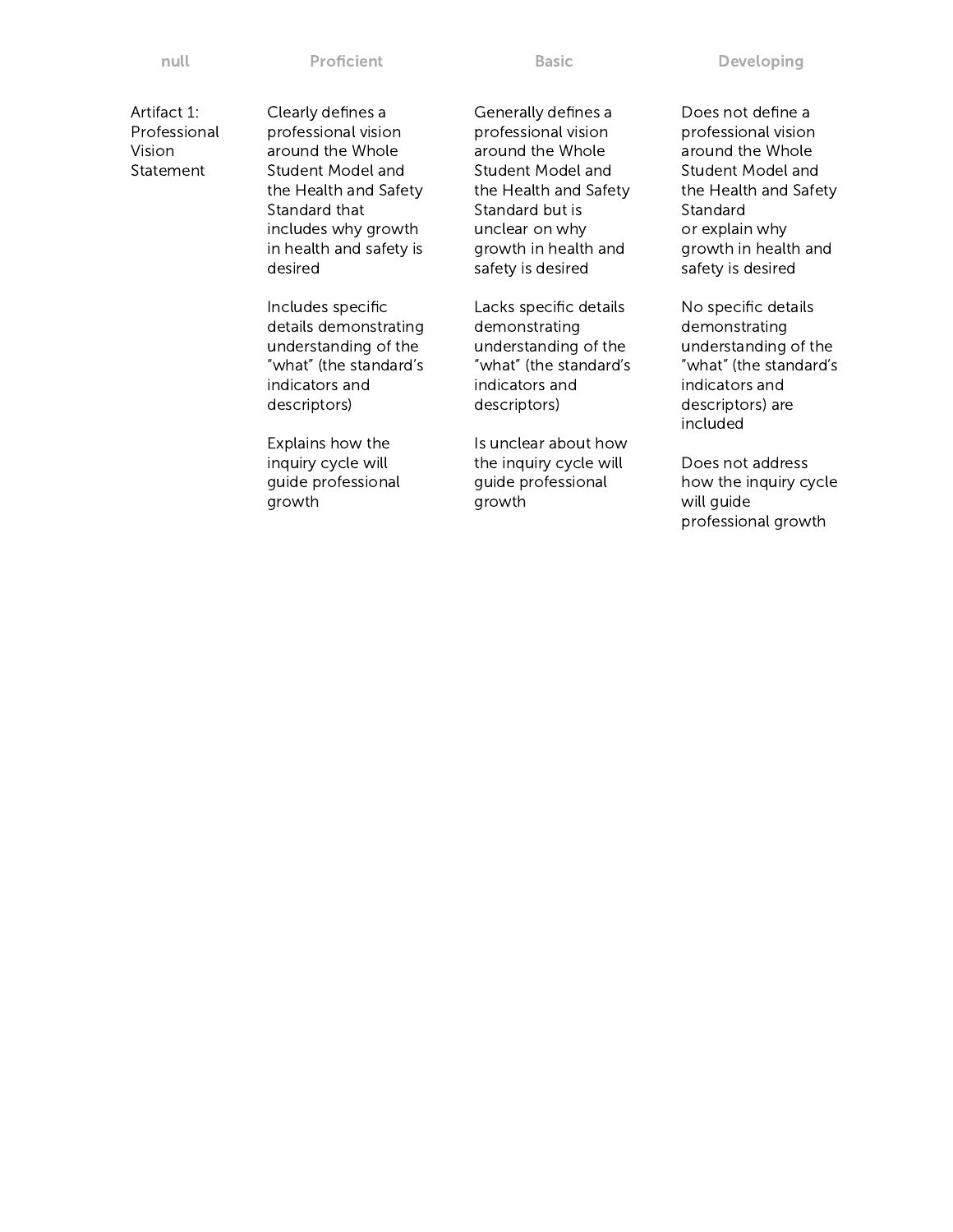| ٠  |      |  |
|----|------|--|
|    |      |  |
| __ | ____ |  |

Artifact 2: Professional Growth Plan

Designed and fully executed a professional growth plan with 2-3 growth goals clearly rooted in the indicators and descriptors of the Health and Safety Standard

Clearly indicates role aspirations: Role Model (RM), Mentor (M), or Leader (L)

Both starting and ending levels of practice are identified and justified with specific details from daily work

Action steps are specific and there is evidence of their execution

Reflection clearly addresses each goal

Designed and partially executed a professional growth plan with 1-2 growth goals vaguely rooted in the indicators and descriptors of the Health and Safety Standard

Implies role aspirations: Role Model (RM), Mentor (M), or Leader (L)

Starting and/or ending levels of practice are generally identified but there is a lack of specific detail from daily work

Action steps are too broad and there is little evidence of their execution

Reflection is lacking detail and/or does not address each goal

Did not design or execute a professional growth plan with growth goals rooted in the indicators or descriptors of the Health and Safety Standard

Does not indicate role aspirations: Role Model (RM), Mentor (M), or Leader (L)

Starting and/or ending levels of practice are not identified and/or there are no specific details from daily work

Action steps are not evident and there is little or no evidence of their execution

Reflection is absent and/or lacks goal detail